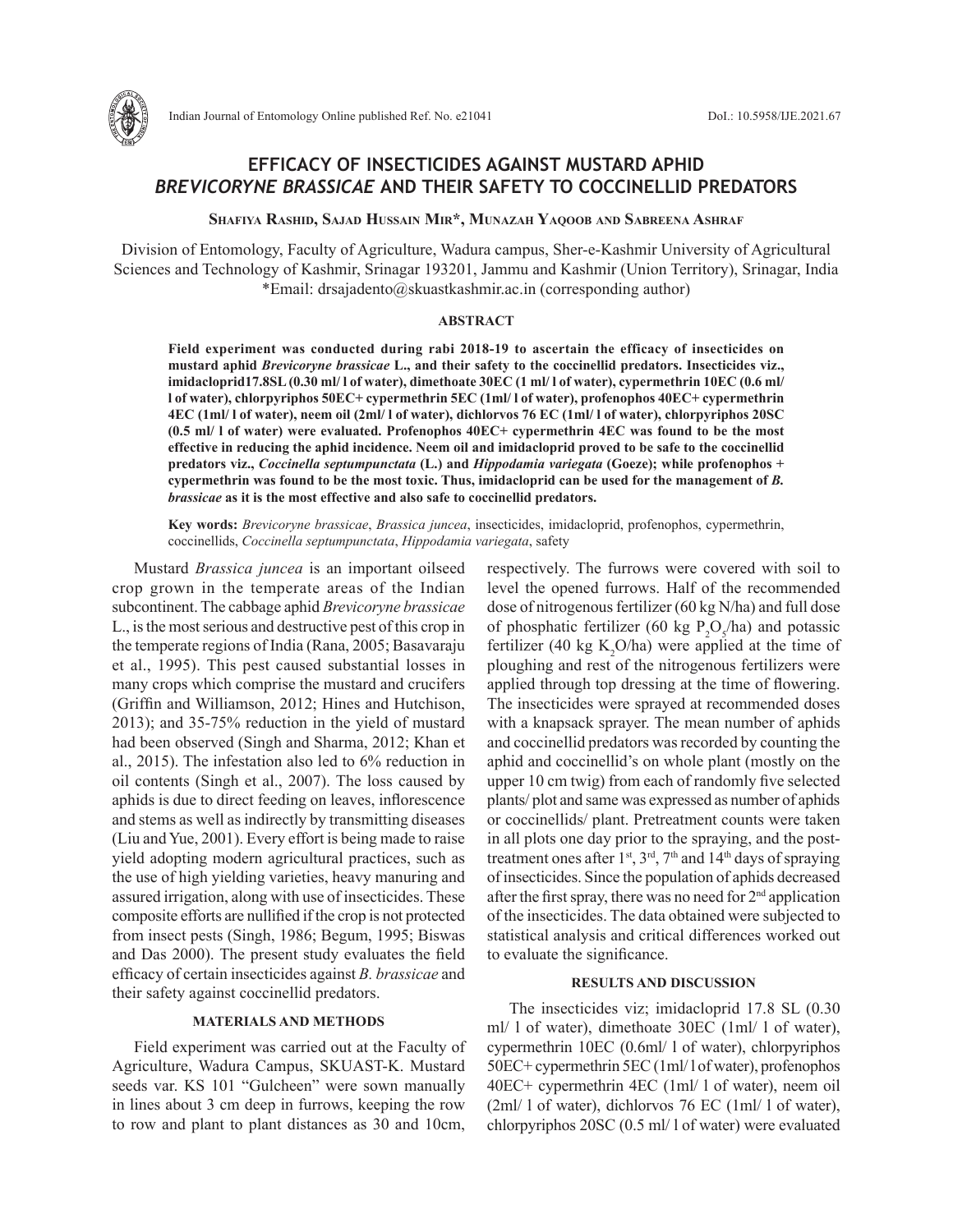| į                         |
|---------------------------|
|                           |
| ة<br>با<br>j              |
|                           |
|                           |
|                           |
|                           |
|                           |
|                           |
|                           |
| $\frac{1}{2}$             |
|                           |
| $-16.24$<br>j             |
|                           |
|                           |
| $\frac{3}{4}$             |
|                           |
|                           |
|                           |
|                           |
|                           |
|                           |
|                           |
|                           |
|                           |
|                           |
|                           |
| $\overline{a}$<br>١       |
|                           |
|                           |
|                           |
| İ                         |
|                           |
|                           |
| į                         |
|                           |
|                           |
|                           |
|                           |
|                           |
|                           |
| $7.1487 + 10.81777 + 0.1$ |
|                           |
|                           |
| J                         |
|                           |
| i                         |
| i                         |
|                           |
| くうこ                       |
|                           |
|                           |
|                           |
|                           |
|                           |
|                           |
|                           |
| ł                         |
| $\frac{1}{2}$             |
|                           |
| 217.7                     |
|                           |
|                           |
|                           |
| ့်                        |
| <b>.</b><br>.             |
| I                         |
|                           |
| ł                         |
| ł                         |
|                           |
| į<br>Ĕ                    |

|                                                                                                                                                                |               | Pre-treatment        |                    |                           |                            | Table 1. Efficacy of insecticides against mustard aphid B. brassicae and their safety to predators | Mortality (%) |                      |                    |                  |                      | Cumulative mean |
|----------------------------------------------------------------------------------------------------------------------------------------------------------------|---------------|----------------------|--------------------|---------------------------|----------------------------|----------------------------------------------------------------------------------------------------|---------------|----------------------|--------------------|------------------|----------------------|-----------------|
| Treatment                                                                                                                                                      |               | THELL                |                    | DAT                       |                            | 3 DAI                                                                                              |               | 7 DAT                |                    | 14 DAI           |                      | % mortality)    |
|                                                                                                                                                                |               |                      |                    | *63.46                    |                            | *85.74                                                                                             |               | *94.25               |                    | *99.01           |                      |                 |
| Imidacloprid 17.8SL                                                                                                                                            |               | 60.30                |                    | (52.79)                   |                            | (67.79)                                                                                            |               | (76.09)              |                    | (84.24)          |                      | 85.62           |
|                                                                                                                                                                |               |                      |                    | **62.94                   |                            | **85.38                                                                                            |               | **93.94              |                    | $$6.86**$        |                      |                 |
|                                                                                                                                                                |               |                      |                    | *58.03                    |                            | *83.19                                                                                             |               | *91.83               |                    | *98.31           |                      |                 |
| 30EC<br>Dimethoate                                                                                                                                             |               | 43.20                |                    | (49.59)                   |                            | (65.77)                                                                                            |               | (73.35)              |                    | (82.49)          |                      | 82.84           |
|                                                                                                                                                                |               |                      |                    | $**57.43$                 |                            | **82.76                                                                                            |               | $**91.37$            |                    | $*898.17$        |                      |                 |
|                                                                                                                                                                |               |                      |                    | *30.39                    |                            | *45.99                                                                                             |               | *62.65               |                    | *96.52           |                      |                 |
| Cypermethrin 10EC                                                                                                                                              |               | 64.07                |                    | (33.44)                   |                            | (42.69)                                                                                            |               | (52.30)              |                    | (79.21)          |                      | 58.89           |
|                                                                                                                                                                |               |                      |                    | $*29.39$                  |                            | **44.64                                                                                            |               | **60.58              |                    | **96.25          |                      |                 |
| Chlorpyriphos 50EC+                                                                                                                                            |               |                      |                    | *47.83                    |                            | *72.86                                                                                             |               | $*87.14$             |                    | *97.15           |                      |                 |
| Cypermethrin SEC                                                                                                                                               |               | 71.23                |                    | (43.74)                   |                            | (58.58)                                                                                            |               | (68.95)              |                    | (80.25)          |                      | 76.24           |
|                                                                                                                                                                |               |                      |                    | **47.08                   |                            | **72.18                                                                                            |               | **86.43<br>*95.87    |                    | **96.93          |                      |                 |
| Profenophos 40EC+                                                                                                                                              |               |                      |                    | *72.64                    |                            | *88.17                                                                                             |               |                      |                    | $*100.00$        |                      |                 |
|                                                                                                                                                                |               | 53.23                |                    | (58.44)                   |                            | (69.85)                                                                                            |               | (78.24)              |                    | (90.00)          |                      | 89.17           |
| Cypermethrin 4EC                                                                                                                                               |               |                      |                    | $*72.25$                  |                            | **87.87                                                                                            |               | **95.64              |                    | **100.00         |                      |                 |
|                                                                                                                                                                |               |                      |                    | *12.68                    |                            | $*28.48$                                                                                           |               | *65.71               |                    | *81.75           |                      |                 |
| Neem oil                                                                                                                                                       |               | 70.46                |                    | (20.85)                   |                            | (32.24)                                                                                            |               | (54.13)              |                    | (64.68)          |                      | 47.16           |
|                                                                                                                                                                |               |                      |                    | **11.43                   |                            | **26.69                                                                                            |               | **63.82              |                    | **80.32          |                      |                 |
|                                                                                                                                                                |               |                      |                    | *31.45                    |                            | *66.09                                                                                             |               | *73.37               |                    | *86.49           |                      |                 |
| Dichlorvos 76 EC                                                                                                                                               |               | 54.06                |                    | (34.09)                   |                            | (54.37)                                                                                            |               | (58.91)              |                    | (68.41)          |                      | 64.35           |
|                                                                                                                                                                |               |                      |                    | 47                        |                            | **65.24                                                                                            |               | **71.89              |                    | $**85.45$        |                      |                 |
|                                                                                                                                                                |               |                      |                    | $*42.21$                  |                            | *68.19                                                                                             |               | *82.49               |                    | *95.78           |                      |                 |
| Chlorpyriphos 20 EC                                                                                                                                            |               | 82.76                |                    | (40.50)                   |                            | (55.64)                                                                                            |               | (65.23)              |                    | (78.10)          |                      | 72.17           |
|                                                                                                                                                                |               |                      |                    | **41.38                   |                            |                                                                                                    |               | $**81.52$            |                    | $*95.45$         |                      |                 |
|                                                                                                                                                                |               |                      |                    | $*1.42$                   |                            | $*$ $*$ 67.39<br>$*$ 2.45                                                                          |               | $*5.23$              |                    | $*7.25$          |                      |                 |
| Control                                                                                                                                                        |               | 70.83                |                    |                           |                            | (8.96)                                                                                             |               | (13.19)              |                    | (15.59)          |                      | 4.09            |
| $CD (p=0.05)$                                                                                                                                                  |               |                      |                    | $(6.82)$<br>0.34          |                            | 0.75                                                                                               |               | 0.66                 |                    | $^{0.81}$        |                      |                 |
| Safety to the predators C. septumpunctata and H. variegata                                                                                                     |               |                      |                    |                           |                            |                                                                                                    |               |                      |                    |                  |                      |                 |
|                                                                                                                                                                |               |                      |                    |                           |                            |                                                                                                    |               |                      |                    |                  |                      |                 |
|                                                                                                                                                                | Pre treatment |                      | *Mortality (%)     |                           |                            | Cumulative                                                                                         | Pre treatment |                      | Mortality (%)      |                  |                      | Cumulative      |
| Treatment                                                                                                                                                      | no. (1 DBS)   | <b>IDAS</b>          | 3 DAS              | 7 DAS                     | 14 DAS                     | mean                                                                                               | no. (1 DBS)   | 1 DAS                | 3 DAS              | 7 DAS            | 14 DAS               | mean            |
|                                                                                                                                                                |               | 9.73                 | 15.62              | 19.66                     | 22.87                      |                                                                                                    |               | 7.82                 | 12.84              | 20.65            | 26.95                |                 |
| Imidacloprid 17.8SL                                                                                                                                            | 4.067         | (18.14)              | (23.27)            | (26.32)                   | (28.56)                    | 16.97                                                                                              | 2.60          | (16.19)              | (20.97)            | 27.05)           | (31.26)              | 17.07           |
|                                                                                                                                                                |               | 19.31                | 36.77              | 56.08                     | 84.12                      |                                                                                                    |               | 25.11                | 44.43              | 61.16            | 86.28                |                 |
| Dimethoate 30EC                                                                                                                                                | 3.80          | 22.76<br>(26.02)     | $(37.30)$<br>41.95 | $(48.47)$<br>62.89        | (66.51)                    | 49.07                                                                                              | 2.40          | 25.76<br>(30.05)     | $(41.78)$<br>51.27 | (51.44)          | (68.39)              | 54.25           |
|                                                                                                                                                                |               |                      |                    |                           | 90.28                      |                                                                                                    |               |                      |                    | 65.65            | 91.4                 |                 |
| Cypermethrin 10 EC                                                                                                                                             | 4.13          | 28.78<br>(28.42)     | (40.35)            | (52.45)                   | (71.82)                    | 54.47                                                                                              | 2.33          | 34.34<br>(30.48)     | (45.71)<br>56.15   | (54.11)<br>80.97 | (72.93)              | 58.53           |
| Chlorpyriphos 50EC+                                                                                                                                            |               |                      | 49.12              | 76.32                     | 94.89                      |                                                                                                    |               |                      |                    |                  | 90.48<br>(72.04)     | 65.48           |
| Cypermethrin SEC<br>Profenfos 40EC+                                                                                                                            | 3.93          | $(32.43)$<br>$31.35$ | 57.26<br>44.48)    | (60.86)<br>83.62          | 100.00<br>(76.92)          | 62.27                                                                                              | 2.13          | $(35.86)$<br>$35.14$ | (48.51)<br>62.09   | (64.15)<br>89.43 | 100.00               |                 |
| Cypermethrin 4EC                                                                                                                                               | 4.07          | (34.03)              | (49.16)            | (66.11)                   | (90.00)                    | 68.06                                                                                              | 2.47          | (36.33)              | (51.98)            | (71.13)          | (90.00)              | 71.67           |
|                                                                                                                                                                |               | 7.43                 | 11.12              | 15.63                     | 17.89                      |                                                                                                    |               | 4.29                 | 8.59               | 13.98            | 22.57                |                 |
| Neem oil                                                                                                                                                       | 4.47          |                      | 19.46)             | (23.28)                   | (25.01)                    | 13.02                                                                                              | 2.40          | (11.91)              | (16.98)            | 21.95            |                      | 12.36           |
|                                                                                                                                                                |               | $(15.81)$<br>$17.46$ | 33.26              | 50.72                     | 77.75                      |                                                                                                    |               | 20.13                | 40.27              | 56.70            | $(28.33)$<br>$79.86$ |                 |
| Dichlorvos 76 EC                                                                                                                                               | 4.20          | (24.66)              | 35.19)             | (45.39)                   | (61.86)                    | 44.79                                                                                              | 2.00          | (26.63)              | (39.36)            | (48.84)          | (63.33)              | 49.24           |
|                                                                                                                                                                |               | 14.66                | 27.94              | 47.09                     | 70.60                      |                                                                                                    |               | 19.02                | 34.35              | 53.36            | 75.16                |                 |
| Chlorpyriphos 20EC                                                                                                                                             | 4.53          | (22.48)              | 31.89)             | (43.32)                   | (57.15)                    | 40.07                                                                                              | 2.13          | (25.81)              | (35.86)            | 46.91)           | (60.11)              | 45.47           |
|                                                                                                                                                                |               | 2.55                 | 2.56               | $\overline{5}$ .          | 5.13                       |                                                                                                    |               | 1.57                 | 2.05               | 3.14             | 4.09                 |                 |
| $CD (p=0.05)$<br>Control                                                                                                                                       | 3.93          | 1.96<br>(9.18)       | (9.19)<br>2.04     | (13.04)<br>$\frac{10}{2}$ | $\overline{29}$<br>(13.05) | 3.84                                                                                               | 2.13          | 2.33<br>(7.19)       | 3.34<br>(8.22)     | (10.19)<br>2.97  | 2.66<br>(11.66)      | 2.72            |
| *Mean of 3 replications; **Mean of corrected values; DBT= Days before treatment; Values in parentheses arc sine transformed values; DAT= Days after treatment; |               |                      |                    |                           |                            |                                                                                                    |               |                      |                    |                  |                      |                 |